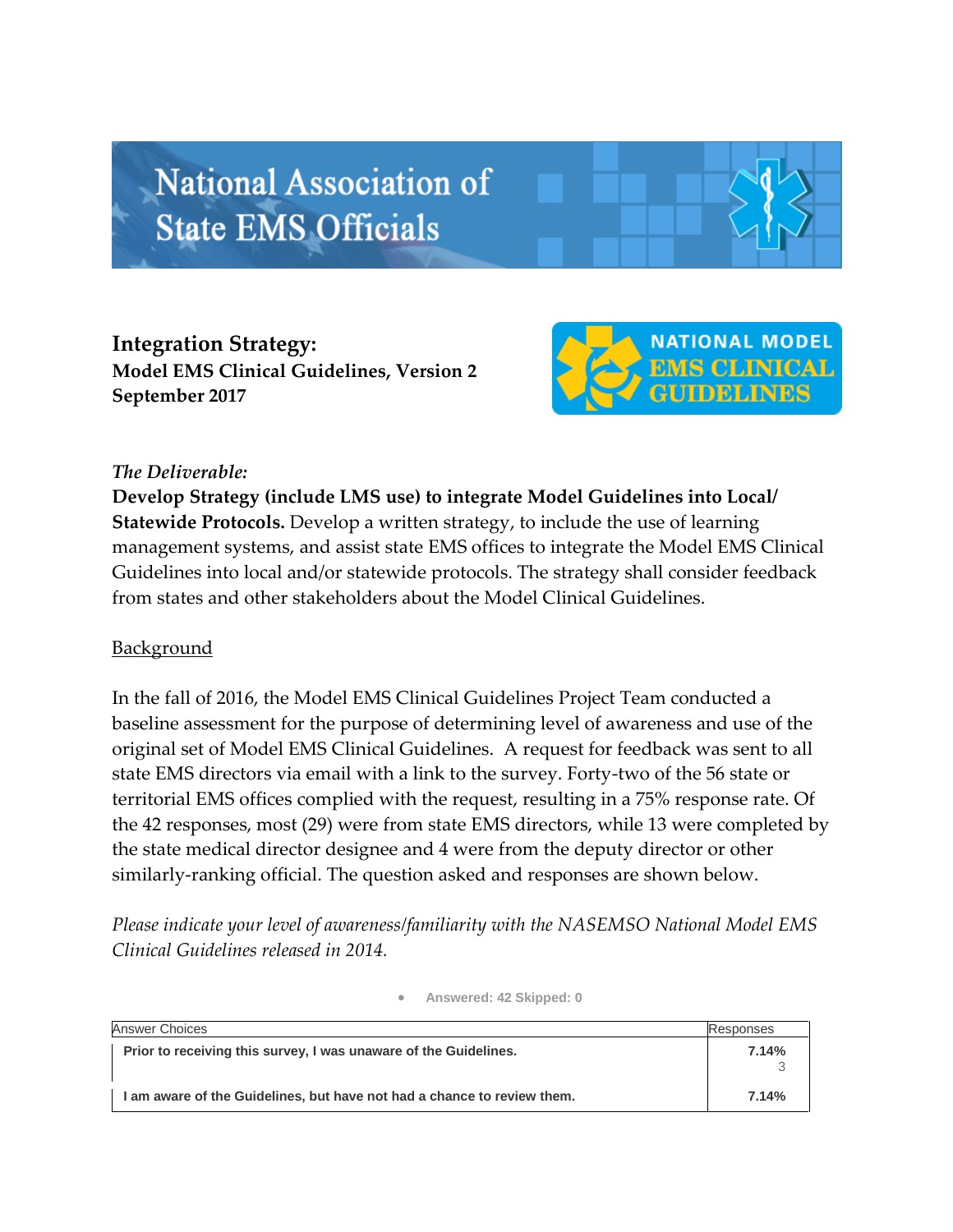| I have briefly reviewed the Guidelines document, but have not examined them at length.                      | 45.24%<br>19 |
|-------------------------------------------------------------------------------------------------------------|--------------|
| I have read through the Model EMS Clinical Guidelines and have a good general<br>knowledge of the document. | 40.48%       |

Of the three who were previously unaware of the Guidelines, one was a relatively new state director (less than 18 months in the state EMS office), another was a state director who had never attended a NASEMSO meeting and was not active in the organization, and the third was a deputy director with 2 years in a state EMS office. Most (45% of the respondents) indicated they had briefly reviewed the document and another 40% indicated they had read through the document and possessed good general knowledge about it. What was particularly revealing about this information was that newer or less participatory EMS directors were unaware of the existence of the Guidelines. It was surprising to the NASEMSO members of the team that anyone in a high level of the state EMS office was unaware of the Guidelines. **This finding demonstrated the need to continually publicize the existence and purpose of the Guidelines, long after they have been released to the public.**

The Model Guidelines Project Team held its face-to-face working meeting in January of 2017 in conjunction with (immediately preceding) the NAEMSP meeting. It was at this meeting where the members reviewed the results of the Baseline Assessment and began developing the strategy to assist with the integration of the Guidelines into local or statewide protocols. It was readily apparent from the assessment that more publicity was needed to ensure the EMS community was aware the guidelines were available and accessible. If not all of the state EMS officials were aware, it was likely that many more from outside of NASEMSO were unaware. Without wide knowledge of this resource, its use would be limited. A first and obvious answer was to publicize and promote. While there had been multiple presentations on the Model Guidelines at NASEMSO meetings between 2012 and 2014 and it was promoted on the NASEMSO website, the results suggest that the presentations and publicity need to endure over time. The Project Team agreed that the publicity effort needed to continue on an ongoing basis - not simply during the project development phase and initial release.

## Publicize and Promote

The Co-PIs and Project Manager have made an effort to submit proposals for speaking at some key national EMS meetings/conferences in 2018. One limitation, however, is the absence of funding to conduct speaking engagements. At this writing, the project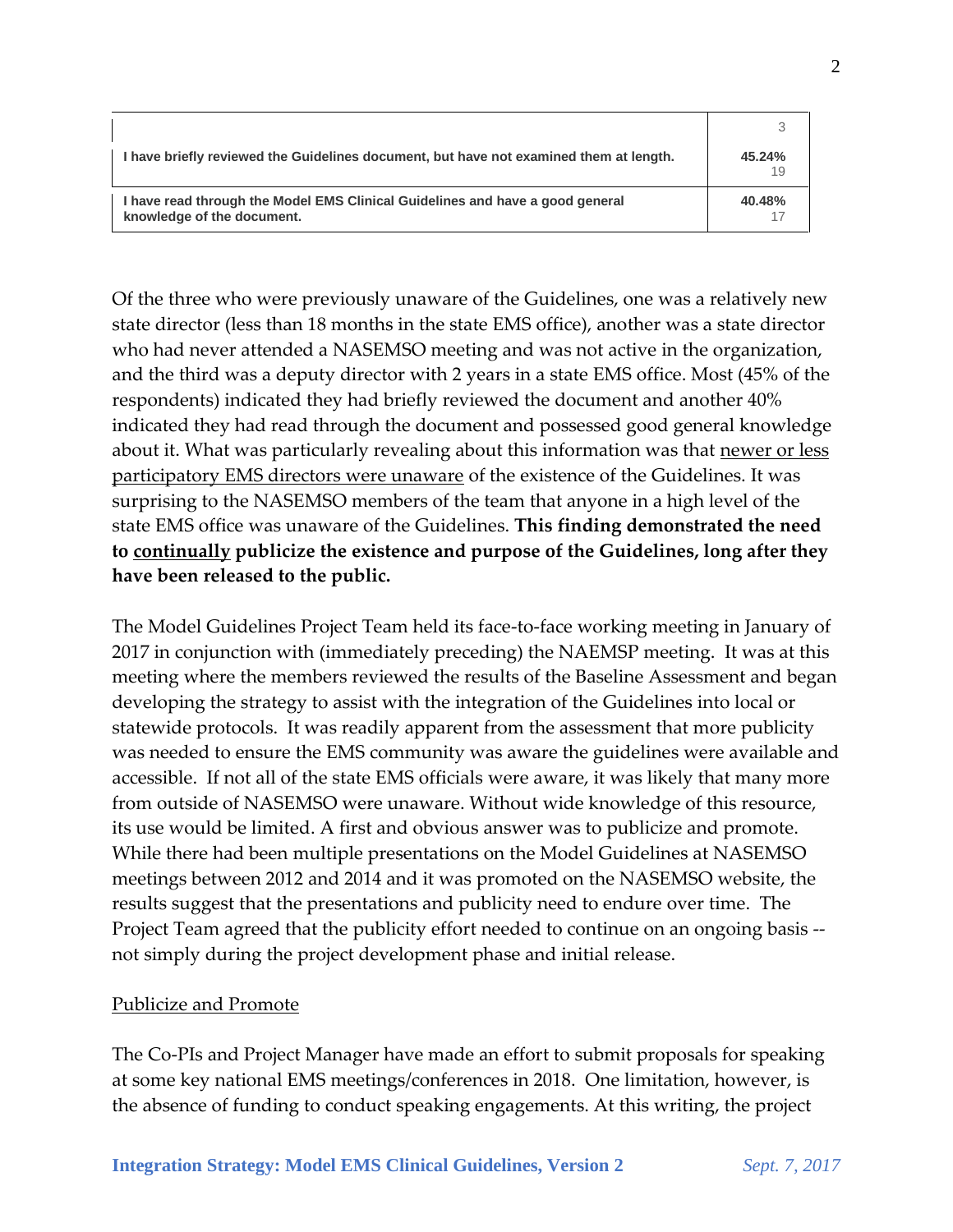will be presented at the National Association of EMS Physicians (NAEMSP) Annual Meeting in January of 2018 by Drs. Carol Cunningham and Richard Kamin, in addition to the NASEMSO Fall Meeting in October of 2017 and the NASEMSO Spring Meeting in May of 2018. Fortunately, one or both Co-PIs had planned to attend these meetings, and the absence of travel funding was not a hindrance.

The Project Team has the opportunity to reach a variety of national stakeholder organizations by virtue of its membership. The team is comprised of representatives of seven (7) EMS-related physician organizations, in addition to the NASEMSO Medical Directors Council. These organizations are the American College of Emergency Physicians (ACEP), National Association of EMS Physicians (NAEMSP), American College of Osteopathic Emergency Physicians (ACOEP), American Academy of Emergency Medicine (AAEM), American Academy of Pediatrics, Committee on Pediatric Emergency Medicine (AAP-COPEM), American College of Surgeons, Committee on Trauma (ACS-COT) and Air Medical Physician Association (AMPA). All Project Team Members are asked to seek opportunities to publicize and promote the Guidelines with their respective organizations. This multi-organization strategy is a key to advancing the Guidelines.

### Learning Management Systems

The Project Team evaluated if learning management systems (LMS) could be utilized effectively at integrating the Model Guidelines into statewide or local protocols. At its face-to-face meeting, the team discussed if/ how LMS could be utilized to promote implementation of Model Guidelines. The Project Team concluded that, for the most part, LMS would not be effective for promoting the guidelines, because its primary purpose is training, rather than publicizing. However, the team acknowledged that EMS education programs may want to incorporate the guidelines into one or more learning management systems for use by their EMS students. We know that several educational institutions have used them and they may find that incorporating them into their own learning management systems would be effective. Every effort will be made to notify and publicize the Guidelines with organizations that represent EMS educators, including the National Association of EMS Educators (NAEMSE). Members of the Project Team have submitted a proposal for presenting the Guidelines at the Annual NAEMSE Educator Symposium in summer of 2018. If the proposal is accepted, the presentation will include the specific suggestion to incorporate the Guidelines into the learning management systems of EMS education institutions and an invitation to share ideas for various avenues to achieve this goal with NASEMSO and other colleagues in EMS education and medical direction.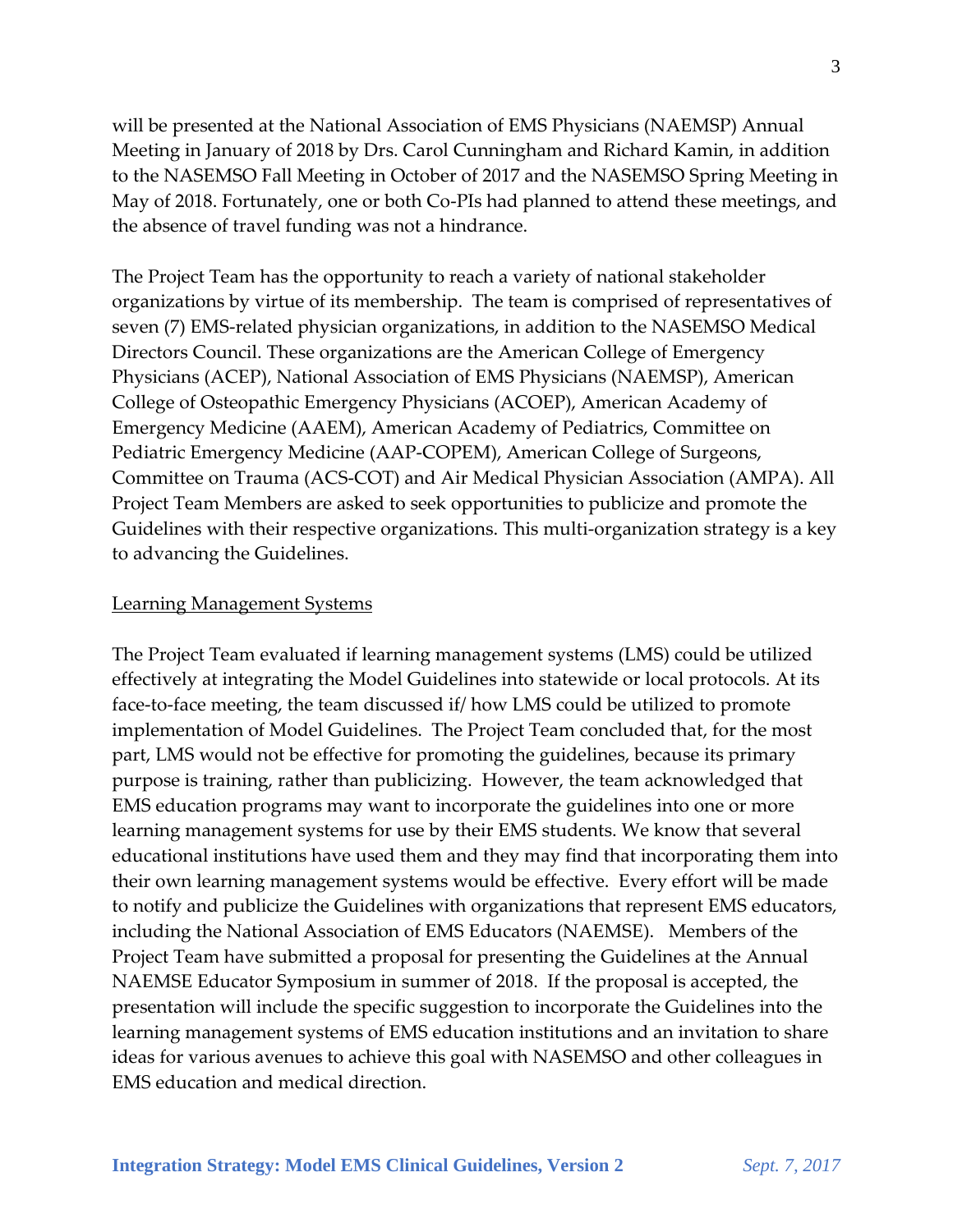# Integration of the Model Guidelines into **Statewide** Protocols

One of the key purposes of creating this set of Model Guidelines is to encourage its use in the field. Many state EMS offices have model protocols they make available to their EMS agencies while some state offices require EMS providers to follow statewide protocols. Those with statewide protocols (both mandatory and model) have considerable responsibility to ensure their protocols reflect evidence-based guidelines and/or are based on the best known practice of EMS medicine. EMS clinical protocols are continually evolving and require a significant investment of resources to develop and update. It is in the best interest of patients and providers alike to have the option of using all or part of the Model Guidelines which have been developed, compiled and reviewed by a cadre of subject matter experts. With respect to how many states used this resource, we obtained the following information from state and territorial EMS offices as a result of the baseline assessment conducted in 2016:

*Which of the following does your state or territory have with respect to patient care protocols?*

| <b>Answer Choices</b>                                  | Responses    |
|--------------------------------------------------------|--------------|
| <b>State EMS Protocols - mandatory</b>                 | 28.57%<br>12 |
| State EMS Protocols - offered but not required (model) | 43.24%<br>19 |
| No state EMS protocols                                 | 26.19%       |

**Answered: 42 Skipped: 0**

## *The next question was asked of those who indicated they had state protocols.*

*Has your state or territory incorporated any of the NASEMSO National Model EMS Clinical Guidelines into your state patient care protocols?* 

| Answered: 30 Skipped: 12 |  |  |  |
|--------------------------|--|--|--|
|--------------------------|--|--|--|

| <b>Answer Choices</b>                    | Responses    |
|------------------------------------------|--------------|
| <b>Yes</b>                               | 30.00%       |
| No, but we have used them as a reference | 43.33%<br>13 |
| No, we have not used them                | 26.67%       |

Statewide Protocols: Of the 30 states with either mandatory or model protocols, 22 of them (73%) indicated they used the Model EMS Guidelines in some capacity when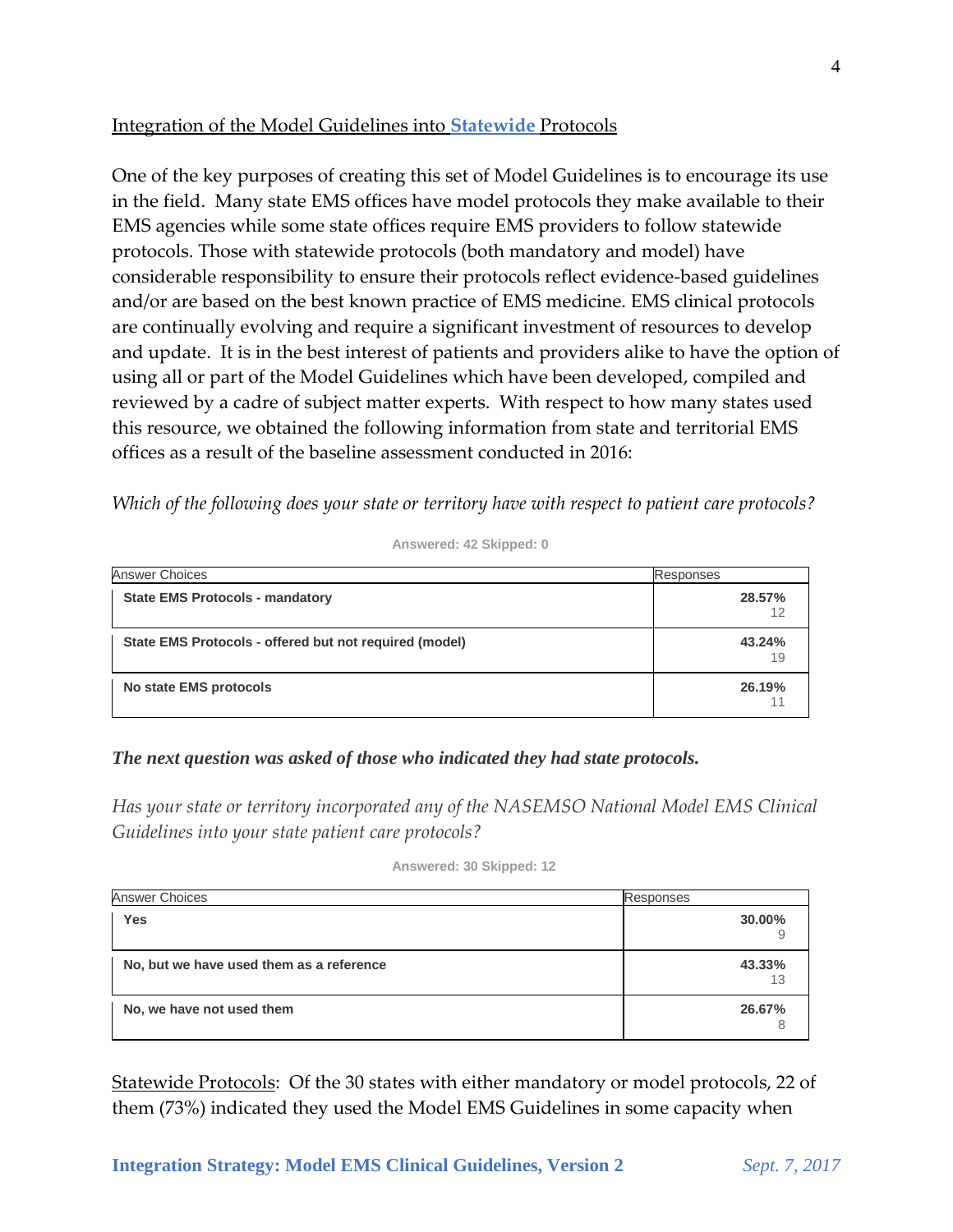developing or revising their state patient care protocols. Only eight of the 30 states reported not using the Guidelines. This information is helpful and will be emphasized with the NASEMSO Medical Directors Council and the state EMS directors in an effort to encourage more use of the Guidelines by state EMS offices.

## Integration of the Model Guidelines into **Local**/**Agency** Protocols

NASEMSO has maintained the National Model EMS Clinical Guidelines on the website in PDF format since the fall of 2014. Those who download the PDF version are also advised they may request the Guidelines in Word in order to more easily adapt the guidelines for use by their own agency. Those individuals who made a specific request for the Guidelines in Word format (70 requests over the two-year period, 2014-2016) were asked to provide feedback as part of the baseline assessment. These were individuals who were obviously aware of and interested in the Guidelines, thus a set of questions was designed for them. At least 11 of the requests were from educational institutions, while the remainder were primarily EMS agencies with a few others (software developers, regional EMS systems, state EMS offices, military EMS). Of the 70 who were contacted by their last known email address, 23 completed the assessment (33% response rate). A small number could not be contacted (emails bounced), while others failed to respond for unknown reasons. Those responses received, however, were complete (very few skipped questions) and provided helpful information. See below.

*Have you or your organization incorporated any of the NASEMSO National Model EMS Clinical Guidelines into your patient care protocols?*

**Answered: 23 Skipped: 0**

| Answer Choices | Responses    |
|----------------|--------------|
| Yes            | 69.57%<br>16 |
| No             | 30.43%       |

For those who used the Guidelines:

*You indicated that you have incorporated elements of the Guidelines into your protocols, please select how the document has been utilized.* 

**Answered: 16 Skipped: 7**

Answer Choices **Responses** Responses **Responses**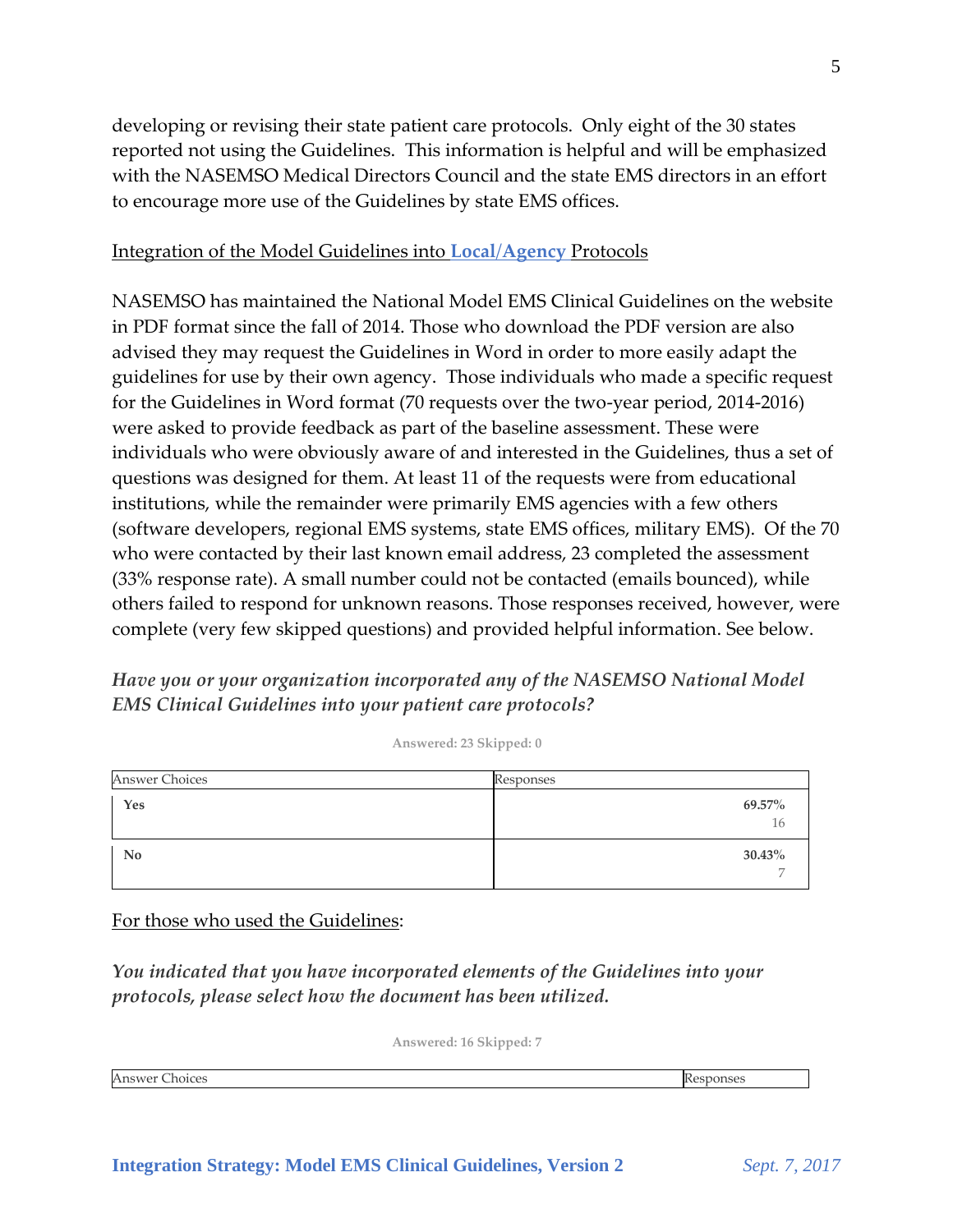| Adopted in its entirety (or near entirety with some changes)      | $18.75\%$      |
|-------------------------------------------------------------------|----------------|
| Adopted as a foundation within a more expanded protocol document  | $31.25\%$<br>h |
| Adopted as a foundation within a shorter/leaner protocol document | $6.25\%$       |
| Selected guidelines were incorporated into our protocols          | $43.75\%$      |

## For those who did NOT use the Guidelines:

*What are the reason(s) that you or your organization has not incorporated the Guidelines into your EMS protocols? (Check all that apply)*

**Answered: 7 Skipped: 16**

# Answer Choices **Responses** Responses and the contract of the contract of the contract of the contract of the contract of the contract of the contract of the contract of the contract of the contract of the contract of the c **Satisfied with current patient care protocols 14.29%** 1 **Did not find the Model EMS Guidelines useful for our organization 0.00%**  $\bigcap$ **Unable to overcome barriers within the organization to adopt the Guidelines 28.57%** 2 **Did not like the format of the Model EMS Guidelines 0.00%**  $\left($ **Responses Other (please explain) 85.71%** 6

"Other" (Reasons for not using the Guidelines)

- 1. Never really thought about using them.
- 2. They are very useful as a reference--we worked on a shorter version of the NASEMSO protocols but they were still 'too long' for the rest of the subcommittee.
- 3. Unfamiliar
- 4. Working independently on analysis, not with EMS org.
- 5. Not the intended use we are using them for initial paramedic education to help students build critical thinking and priority of interventions. We expect they will be working with an assortment of protocols when they are done - these are universally useful so we use them for education. I am not an operations level supervisor and do not have influence at that level.
- 6. We are purely academic and have no clinical program